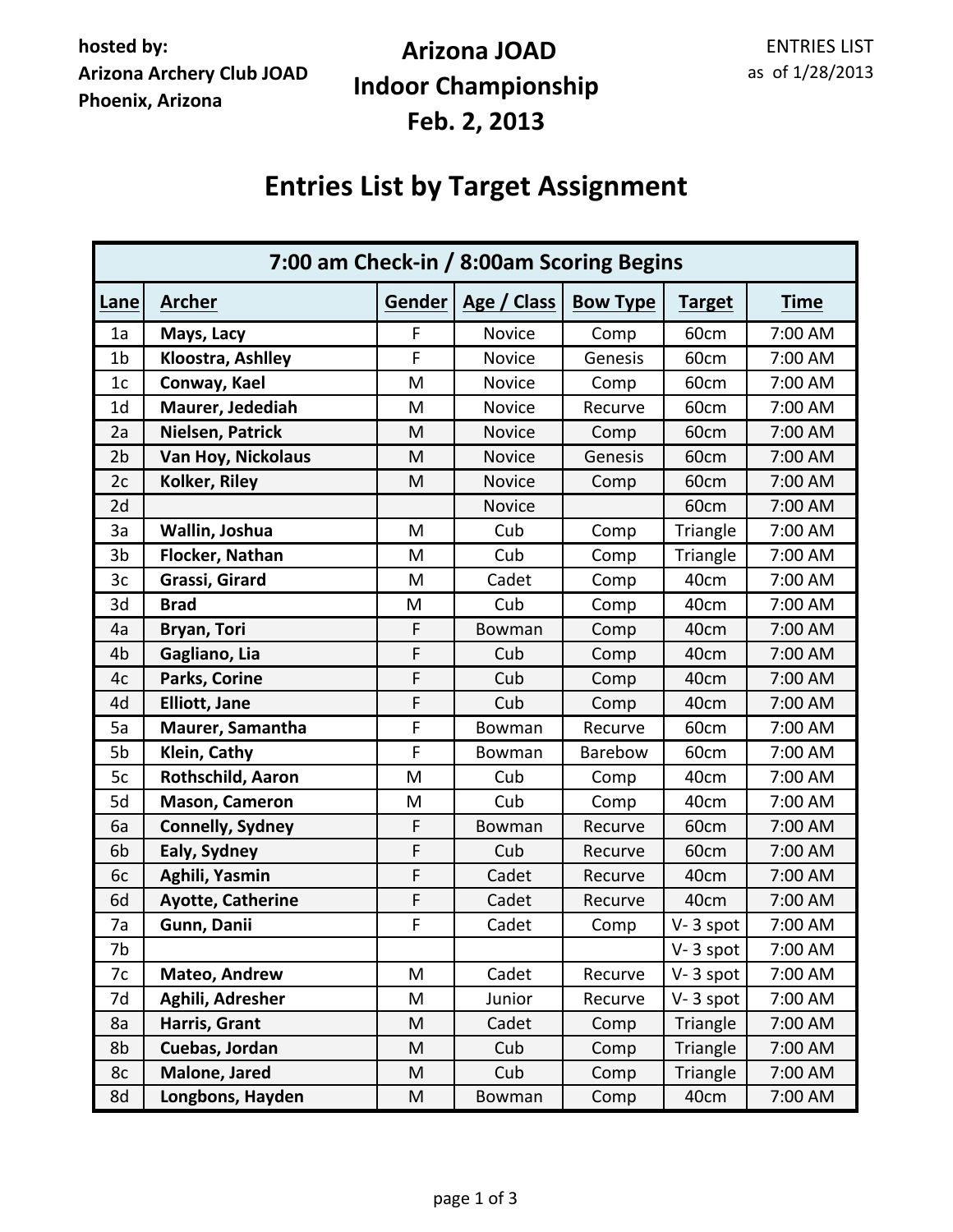## **Arizona JOAD Indoor Championship Feb. 2, 2013**

# **Entries List by Target Assignment**

| 12:30pm Check-in / 1:30pm Scoring begins |                             |               |             |                 |               |             |
|------------------------------------------|-----------------------------|---------------|-------------|-----------------|---------------|-------------|
| Lane                                     | <b>Archer</b>               | <b>Gender</b> | Age / Class | <b>Bow Type</b> | <b>Target</b> | <b>Time</b> |
| 1a                                       | Rodriguez, Eleanor          | F             | Cadet       | Recurve         | 40cm          | 12:30 PM    |
| 1 <sub>b</sub>                           | <b>Spore, Sidney</b>        | $\mathsf F$   | Cadet       | Recurve         | 40cm          | 12:30 PM    |
| 1 <sub>c</sub>                           | <b>Westberg, Hunter</b>     | F             | Cadet       | Recurve         | 40cm          | 12:30 PM    |
| 1 <sub>d</sub>                           | Yamaguchi, Karissa          | F             | Cadet       | Recurve         | 40cm          | 12:30 PM    |
| 2a                                       | <b>Schollmeyer, Kristen</b> | F             | Cadet       | Recurve         | 40cm          | 12:30 PM    |
| 2 <sub>b</sub>                           | Wilson, Sean                | M             | Cadet       | Comp            | 40cm          | 12:30 PM    |
| 2c                                       | Au, Joshua                  | M             | Cadet       | Recurve         | 40cm          | 12:30 PM    |
| 2d                                       | Fox, Joe                    | M             | Cadet       | Recurve         | 40cm          | 12:30 PM    |
| 3a                                       | Cole, Donnie                | M             | Junior      | Recurve         | Triangle      | 12:30 PM    |
| 3 <sub>b</sub>                           | D'Avola, Mia                | $\mathsf F$   | Bowman      | Recurve         | 60cm          | 12:30 PM    |
| 3c                                       | Yamaguchi, Nathan           | M             | Junior      | Recurve         | Triangle      | 12:30 PM    |
| 3d                                       | McGarry, Ciara              | F             | Bowman      | Recurve         | 60cm          | 12:30 PM    |
| 4a                                       | Del Principe, Isabella      | F             | Cub         | Recurve         | 60cm          | 12:30 PM    |
| 4 <sub>b</sub>                           | Horn, Emma                  | F             | Cub         | Recurve         | 60cm          | 12:30 PM    |
| 4c                                       | Salvador, Iris              | F             | Bowman      | Recurve         | 60cm          | 12:30 PM    |
| 4d                                       | <b>Watson, Katherine</b>    | F             | Bowman      | Recurve         | 60cm          | 12:30 PM    |
| 5a                                       | Kim, Sue Bin                | F             | Cub         | Recurve         | 60cm          | 12:30 PM    |
| 5b                                       | Livingston, Elizabeth       | F             | Cub         | Recurve         | 60cm          | 12:30 PM    |
| 5c                                       | <b>Nugent, Molly</b>        | F             | Cub         | Recurve         | 60cm          | 12:30 PM    |
| 5d                                       | Parker, Skylar              | $\mathsf F$   | Cub         | Recurve         | 60cm          | 12:30 PM    |
| 6a                                       | Petersheim, Haley           | F             | Cub         | Recurve         | 60cm          | 12:30 PM    |
| 6 <sub>b</sub>                           | Van Doren, Claire           | F             | Cub         | Recurve         | 60cm          | 12:30 PM    |
| 6c                                       | <b>Connelly, Sydney</b>     | F             | Bowman      | Recurve         | 60cm          | 12:30 PM    |
| 6d                                       | <b>Boyle, Chandra</b>       | F             | Cub         | Recurve         | 60cm          | 12:30 PM    |
| 7a                                       | Weidenfeld, Olivia          | F             | Cub         | Recurve         | 60cm          | 12:30 PM    |
| 7b                                       | Song, Melissa               | F             | Cub         | Recurve         | 60cm          | 12:30 PM    |
| 7c                                       | Kozak, Alex                 | M             | Bowman      | Recurve         | 60cm          | 12:30 PM    |
| 7d                                       | <b>Strong, Maxim</b>        | M             | Bowman      | Recurve         | 60cm          | 12:30 PM    |
| 8a                                       | <b>Bullis, Brian</b>        | M             | Cub         | Recurve         | 60cm          | 12:30 PM    |
| 8b                                       | Nam, Samuel                 | M             | Cub         | Recurve         | 60cm          | 12:30 PM    |
| 8c                                       | <b>Ritter, Jarrett</b>      | M             | Cub         | Recurve         | 60cm          | 12:30 PM    |
| 8d                                       | <b>Watson, Sam</b>          | M             | Cub         | Recurve         | 60cm          | 12:30 PM    |